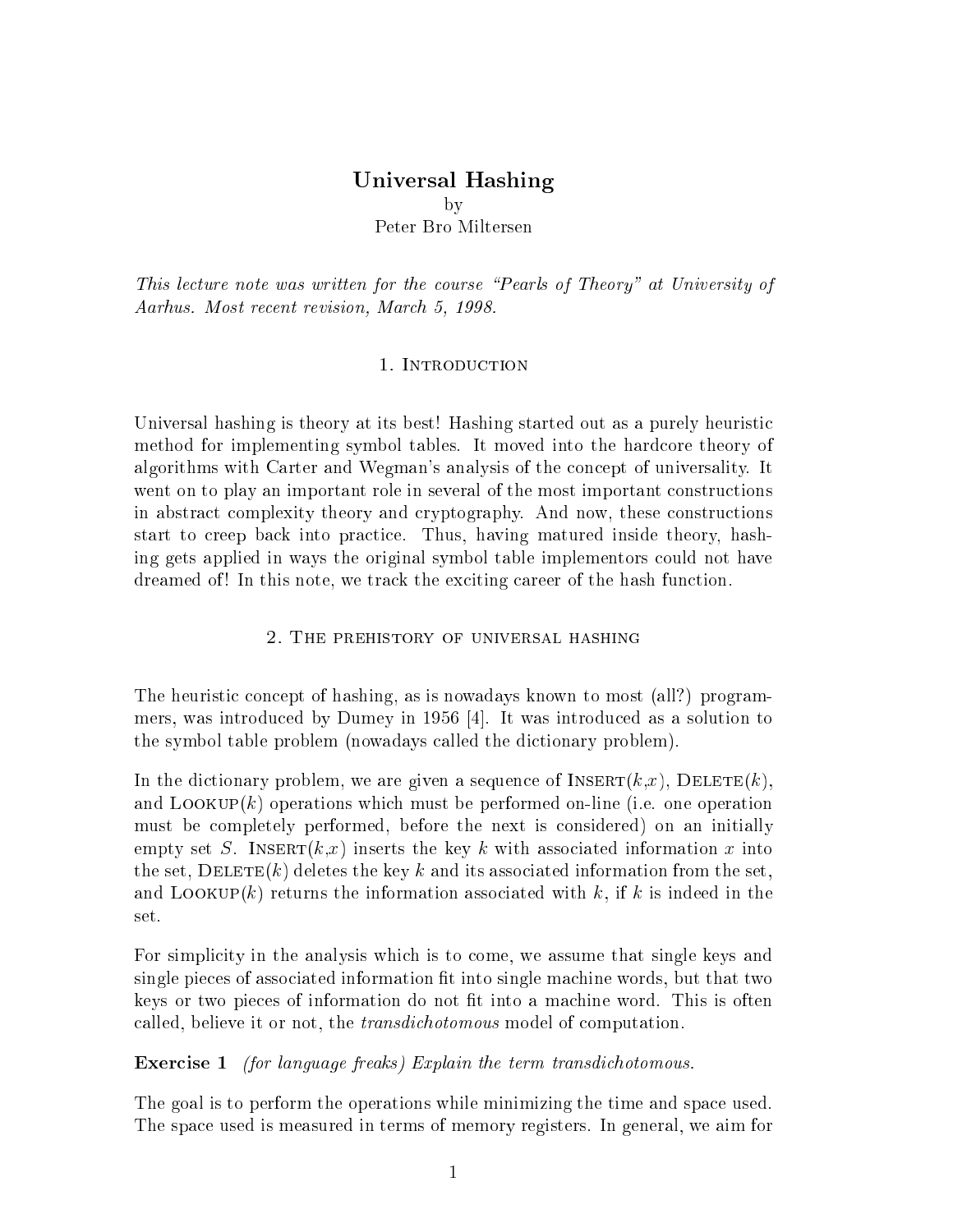linear space, i.e. space comparable to the size of the set being stored. Of course, the size of the set varies as the operations are performed, and this causes some complications in the solutions we'll look at. For simplicity, we will assume that we know a single upper bound  $N$  on the size of the set at all times, and we will allow ourselves to use  $O(N)$  registers, even when the set is much smaller (but see Problem 19).

**Exercise 2** Recall some solutions to the dictionary problem. Do they use linear space? How fast are they?

Dumey's solution to the dictionary problem was the following. Assume the keys and pieces of information are both taken from the universe U. Pick some "crazy", "chaotic", "random" function h (the hash function) mapping  $U$  to  $\{1,\ldots,N\}$ . Initialize an array  $A[1..N]$ . At any given time, in  $A[i]$  we keep a linked list containing the keys k currently in the set, for which  $h(k) = i$ . For each key we attach the associated information. This is called *chained* hashing. There are other kinds of hashing which we'll happily ignore.

Exercise <sup>3</sup> (for language freaks) Why hash-function?

Exercise <sup>4</sup> Convince yourself that it is fairly simple to program this data structure, not much worse than implementing a single linked list.

Intuitively, it is fairly clear why this solution should work well. If the function h is indeed "crazy", "chaotic" and "random", mapping our set S to  $\{1, \ldots, N\}$ using h should behave as if we were just distributing elements of  $S$  at random in N buckets. Since the size of S is at most N, we should expect the buckets to be quite small in general. As the crazy function, Dumey suggested  $h(x) = x \mod p$ for p a prime.

Exercise <sup>5</sup> Why a prime??

Hashing is widely used in practice and experience shows that it does indeed work very well! But what about a rigorous analysis? It is easy to see that the above intuition cannot be formalized so that the argument above will be true for all sets S.

### Exercise 6 Why not?

Even given the the answer to exercise 6, hashing was intensely analyzed in the two decades following Dumey's invention. The problem exposed in exercise 6 was dealt with in two different ways.

1. In some papers, it is assumed that the set to be stored is not a worst case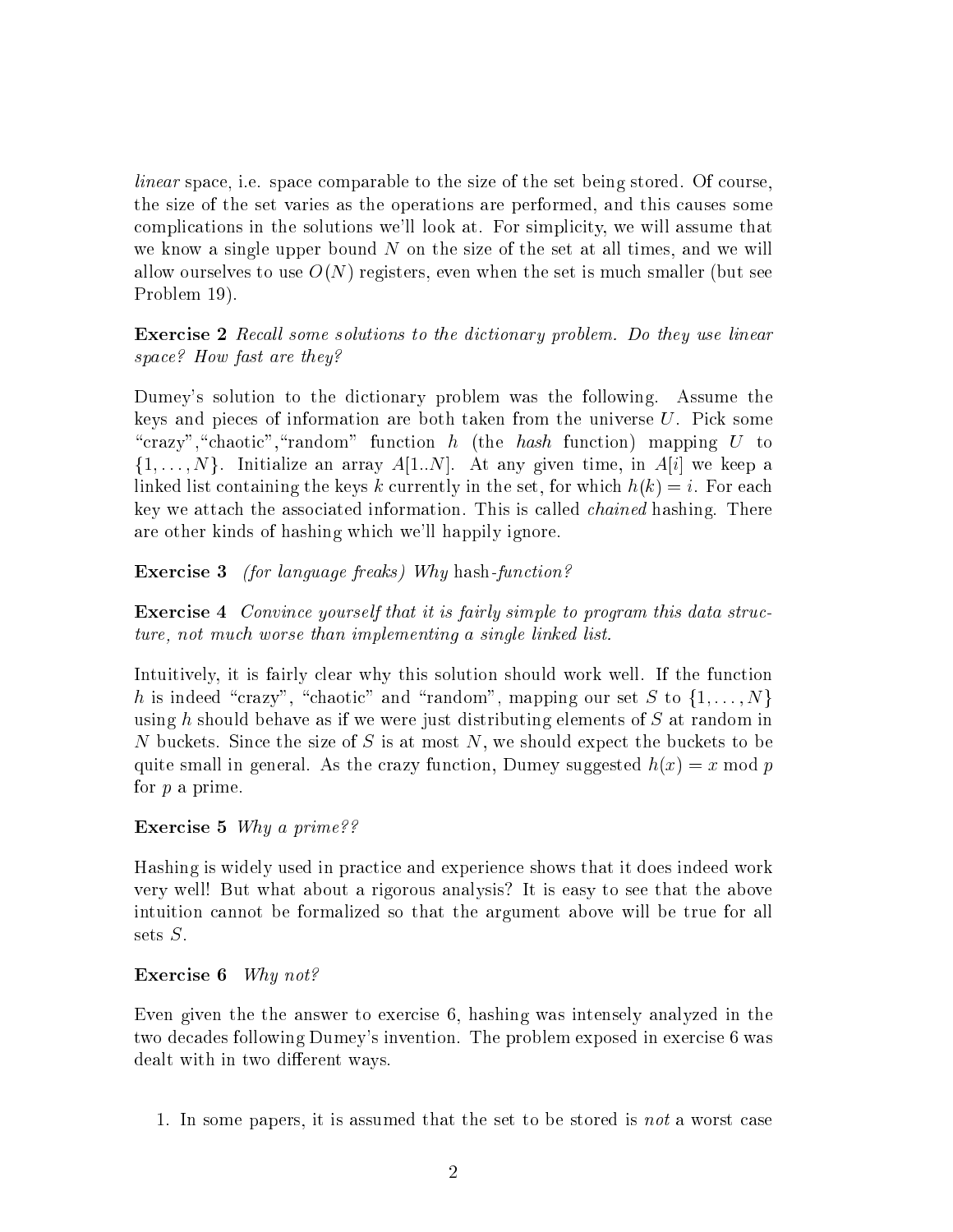set. Instead, we assume that it is chosen according to some probability distribution or has some structural property we can explore.

2. In some papers, we do not assume anything about the set S, but we assume that h really is a random function, i.e. chosen uniformly at random from the set of all functions mapping U to  $\{1, \ldots, N\}$ .

There are papers of both kinds with deep and beautiful mathematics. However, both kinds do leave you a bit nervous about the relevance or the meaningfulness of the results. The first kind is based on assumptions on the input set which may be hard or impossible to guarantee in practice, and the second is simply based on a false assumption! No matter how long time you stare at the function  $h(x) = x \mod p$ , it will not morph into a random function.

#### 3. An analysis of the second kind

In spite of the above, it turns out that the first really satisfactory analysis of hashing is based on an analysis of the second kind, so we shall proceed along those lines.

**Theorem 7** Assume that h really is chosen uniformly at random from the set of all functions between U and  $\{1, \ldots, N\}$ . Furthermore assume that h can be evaluated in constant time. Then the expected time required to perform any sequence of <sup>m</sup> operations (satisfying the upper bound N on the maximum size of the set) by chained hashing is  $O(m)$ .

In other words, we can perform the operations in constant expected amortized time per operation!

Exercise <sup>8</sup> The constant amortized time bound in the above theorem may seem so attractive that the reader may consider actually ensuring that the premise is true, i.e. actually choosing h uniformly at random from the set of all functions between U and  $\{1,\ldots,N\}$ . This is, as we shall see later, in a way a good idea, but explain the big problem.

Let's prove the theorem. Assume that the sequence of operations is

$$
\mathrm{OP}_1(k_1), \mathrm{OP}_2(k_2), \ldots, \mathrm{OP}_m(k_m)
$$

with  $OP_i \in \{I \text{NSERT}, \text{DELETE}, \text{LOOKUP}\}.$  We are only mentioning the keyparameters  $k_i$ , since the information-parameters  $x_i$  are unimportant for the analysis.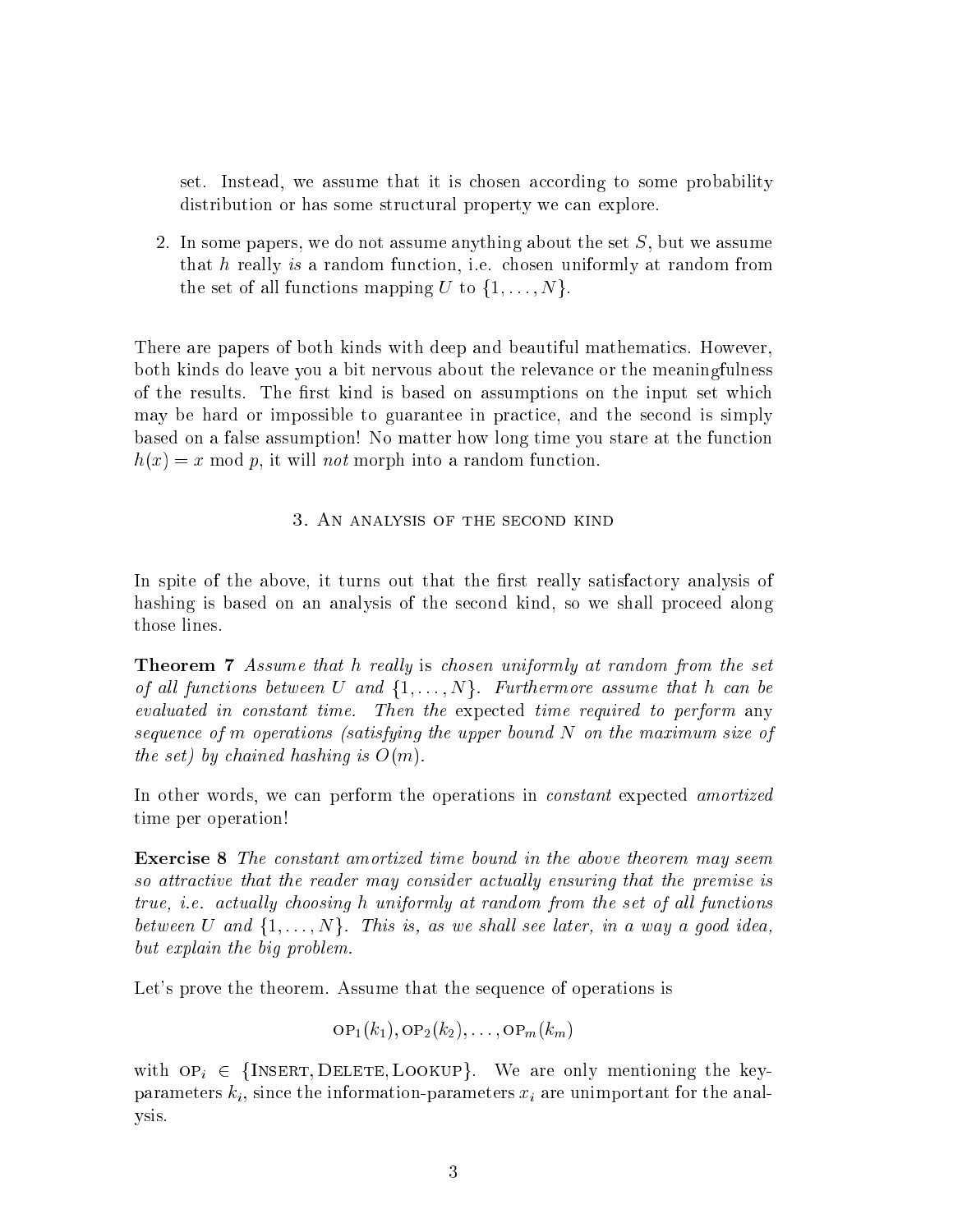We choose  $h$  at random, and we want to compute the expectation of the random variable  $T(\text{OP}_1(k_1),\text{OP}_2(k_2),\ldots,\text{OP}_m(k_m)) = \sum_i T(\text{OP}_i(k_i))$  By linearity of expectation (a pearl of probability theory!) we have

$$
E[\sum_i T(\text{OP}_i(k_i))] = \sum_i E[T(\text{OP}_i(k_i))].
$$

So, we only have to show that for any i,  $E[T(OP_i(k_i))]$  is  $O(1)$ , and we are done. Let's fix i and look at the term  $E[T({\rm OP}_i(k_i)]]$ . Let's call the appearance of the set when this operation is to be performed (i.e. the set after  $i-1$  operations) for  $S_i$ . Then

$$
E[T(\text{OP}_i(k_i))]
$$
  
\n
$$
\leq 1 + E[\text{length of linked list at entry } h(k_i) \text{ after instruction } i - 1]
$$
  
\n
$$
= 1 + E[\#\{y \in S_i \mid h(y) = h(k_i)\}]
$$
  
\n
$$
= 1 + E\left[\sum_{y \in S_i} \begin{cases} 1, & \text{if } h(y) = h(k_i) \\ 0, & \text{otherwise} \end{cases}\right]
$$
  
\n
$$
= 1 + \sum_{y \in S_i} E\left[\begin{cases} 1, & \text{if } h(y) = h(k_i) \\ 0, & \text{otherwise} \end{cases}\right]
$$
  
\n
$$
= 1 + \sum_{y \in S_i} \Pr[h(y) = h(k_i)]
$$
  
\n
$$
\leq 1 + 1 + \sum_{y \in S_i \setminus \{k_i\}} \Pr[h(y) = h(k_i)]
$$
  
\n
$$
= 3
$$

#### 4. UNIVERSAL HASHING

Of course, the answer to exercise 8 leads you to the conclusion that the result in the last section is nice but irrelevant. However, Carter and Wegman in their seminal paper on universal hashing [2] saw the way out: Look at the analysis of the last section. Where did we actually use anything about the probability space associated with h? We didn't use much, only the following fact, which we'll call property (U):

(U) For all 
$$
x \neq y
$$
,  $Pr[h(x) = h(y)] \leq 1/N$ .

Now, Carter and Wegman's simple but brilliant idea was this: We will actually choose h at random when we initialize our data structure, but not from the space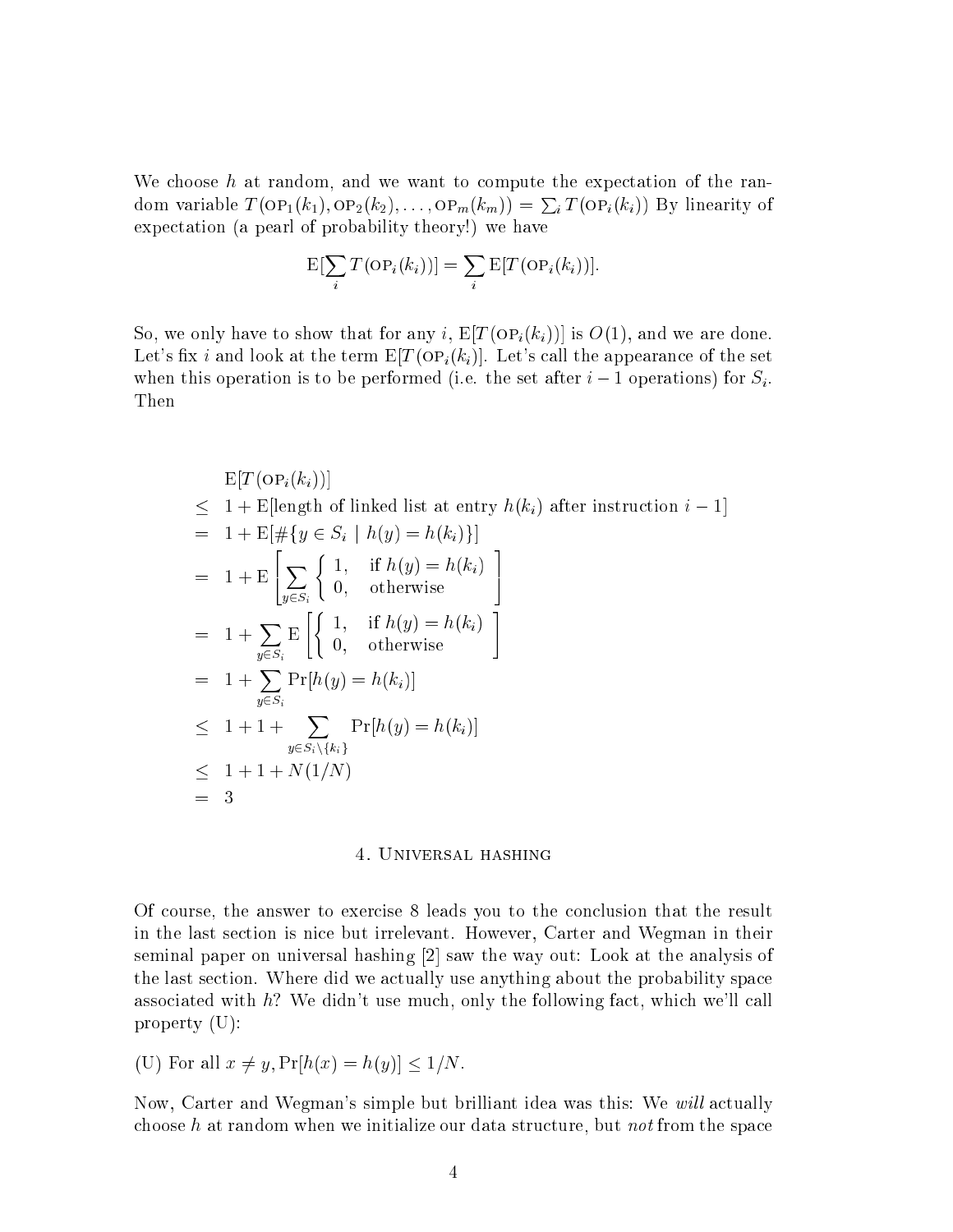of all functions. We will choose h from a much smaller space, but make sure that the property  $(U)$  holds. This leads to the following definition:

**Definition** Let H be a class of functions mapping U to  $\{1, \ldots, N\}$ . We say that H is universal, if for any  $x \neq y$  in U, and an h, chosen uniformly at random in  $\mathcal{H}$ , we have

$$
\Pr[h(x) = h(y)] \le 1/N.
$$

Also, we say that H is *nearly universal*, if we only have  $Pr[h(x) = h(y)] \leq 2/N$ .

Exercise 9 *(for advertising agents to be)* Why universal?

The definition of *nearly* universal is not standard, and is added here mainly for convenience.

The theorem above now generalizes into:

Theorem <sup>10</sup> Choose h uniformly at random from a (nearly) universal family H mapping U to  $\{1,\ldots,N\}$ . Assume that members of H can be evaluated in constant time. Then the expected time required to perform any sequence of m operations (satisfying the upper bound  $N$  on the maximum size of the set) by *chained hashing is*  $O(m)$ .

We now only have to exhibit a small, efficient, (nearly) universal family.

**Theorem 11** Let p be a prime greater than N. Let  $H$  be the family mapping  $\{0, 1, \ldots, p-1\}$  to  $\{0, \ldots, N-1\}$ , containing, for each  $a \in \{0, \ldots, p-1\}$ , the function  $h_a(x) = (ax \mod p) \mod N$ . Then  $H$  is nearly universal.

Before we show the theorem, let us note that this does indeed solve our problem! If our universe U is, say  $\{0, 1, 2, \ldots, 2^w-1\}$  (i.e. the set of w-bit words), we can choose  $p$  to be a prime between 2  $^{\circ}$  and 2  $^{\circ}$  if (such a prime exists). When the computation begins, we can select a random hash function from  $H$  and store all information about it (i.e.  $p$  and  $a$ ) in less than 3 machine words. Compare this to the answer to exercise 8. We can also evaluate the hash function in constant time, using standard arithmetic operations.

The proof of near universality is clever, but simple:

$$
Pr[h_a(x) = h_a(y)]
$$
  
= Pr[(ax mod p) mod N = (ay mod p) mod N]  
= Pr[(ax mod p) - (ay mod p) \in \{-\frac{p-1}{N} | N, ..., -2N, -N, 0, N, 2N, ..., \frac{p-1}{N} | N \}]  
= Pr[a(x - y) mod p \in R],

where  $R = \{0, N, 2N, \ldots, \lfloor \frac{p-1}{N} \rfloor N, p-N, p-2n, \ldots, p-\lfloor \frac{p-1}{N} \rfloor N\}$ . Since  $\mathbf{Z}/p\mathbf{Z}$  is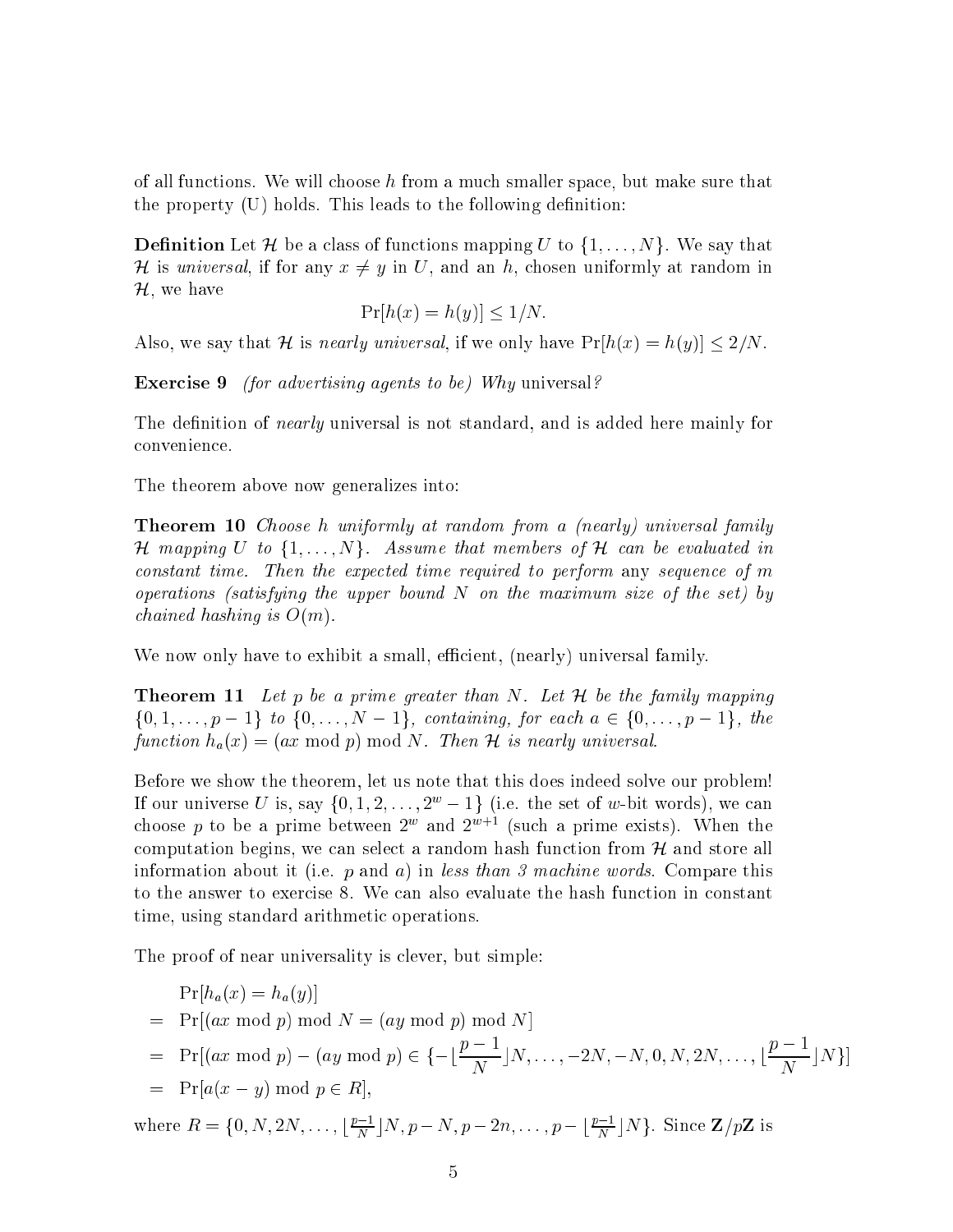a field, the last probability is equal to

$$
\Pr[a \in \mathcal{R}(x-y)^{-1}] = \frac{|\mathcal{R}(x-y)^{-1}|}{p} = \frac{|\mathcal{R}|}{p} \le \frac{\frac{2p}{N}}{p} = \frac{2}{N}
$$

If we want a truly universal family (i.e. with property  $(U)$ ) satisfied, we can achieve this by taking as members of H all functions of the form  $h_{a,b}(x) = (ax +$ b mod p) mod N with  $a \neq 0$ . We shall not show this (near universality is sufficient for the dictionary application).

We have now virtually shown the following theorem:

**Theorem 12** The dynamic dictionary problem can be implemented using  $O(N)$ space and expected constant amortized time per operation.

One slight problem with our solution is the prime  $p$  which much be found somehow. However, since it only depends on the size of the universe, it is reasonable to assume that it is given for free. An alternative is to use universal families which are not based on primes. A particularly nice one which also avoids integer division and uses only one multiplication is the following: The universe is again  $U = \{0, 1, \ldots, 2^w-1\}$ . The name of a hash function is just an odd number a in U. To hash a key x, we multiply x by a. This gives a number in  $\{0, 1, \ldots, 2^{2w} - 1\}$ , i.e. two consecutive words. Now, if we want the range of the family to be, say,  $\{0,1\}^t$ , we just pick the l most significant bits of the least significant word of  $ax$ . The proof that this does indeed have the near universality property can be found in [3]. The proof is only slightly more complicated than the above.

#### 5. THE FURTHER ADVENTURES OF THE HASH FUNCTION

A few years passed before people started noticing how generally useful a tool universal hashing is, but by the late eighties, dictionaries were only one example in a long list of (first theoretical and later practical) applications. Why is hashing useful in general? A good rule of thump is that whenever you have a nice pattern or some useful information and want to see it completely and utterly destroyed (the Beavis and Butthead objective), hashing might come in useful. Now, why would we want to destroy nice patterns or information? Well, we already saw the dictionary example; in that example a \nice" pattern might be all the keys ending up in one list! In the rest of the note, we show three other examples, covering algorithms, cryptography, and complexity theory. They are just the tip of an iceberg. For further information, we recommend the survey by Luby and Wigderson [5].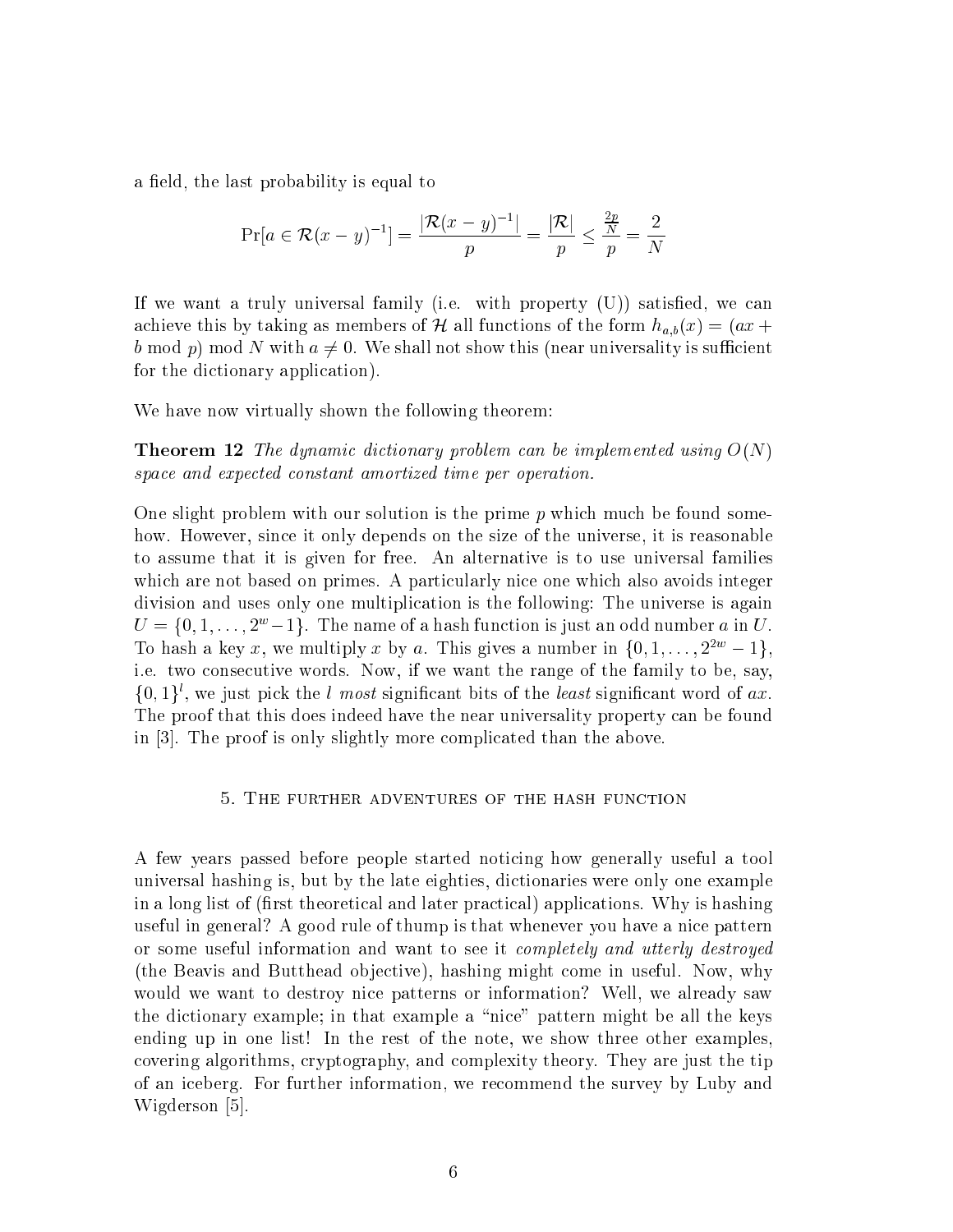### 6. Derandomization

Consider the MAXCUT problem: Given a graph  $G = (V, E)$ , find a two-colouring of the vertices  $\phi: V \to \{RED, BLUE\}$  so as to maximize

$$
c(\phi) = \#\{(x, y) \in E | \phi(x) \neq \phi(y)\}.
$$

Here is a simple *randomized* algorithm which outputs a coloring  $\phi$ , so that  $E(c(\phi)) = |E|/2$ : Just colour each vertex randomly (RED or BLUE, each with probability  $1/2$ ). Then,

$$
E[c(\phi)] = \sum_{\{x,y\} \in E} Pr[\phi(x) \neq \phi(y)] = |E|/2
$$

Now, what about a deterministic, polynomial time, algorithm with the same performance guarantee, i.e. outputting  $\phi$ , so that  $c(\phi) > |E|/2$ ? Simple: Let H be a universal family, mapping V to  $\{0,1\}$ . The analysis still holds if we choose  $h \in \mathcal{H}$  at random and  $\phi(v) = h(v)$ . But we know we can choose  $\mathcal{H}$  so that it only contains  $|V|^{O(1)}$  members, so we can try them all in polynomial time and output the coloring with the maximum  $c$ -value.

Reference: Luby and Wigderson [5].

#### 7. A MOVIE SCRIPT

Two secret agents, Alice and Bob, communicate using the Internet. This is not very secure, and indeed, Alice and Bob know that evil Claire regularly eavesdrop on their conversation. Tomorrow, Alice is going to transmit to Bob a particularly sensitive piece of information containing 1000 bits, so they are going to encrypt the information. Claire is an employee at BRICS and has therefore unlimited computational resources, so Alice and Bob do not want to employ a scheme based on computational assumptions (such as RSA). Instead, they are going to use an information theoretically secure scheme. A month ago, Alice and Bob met in person, ipped a coin 2000 times, and both wrote down the resulting bit sequence. They agreed to use the bits as *one time pads* in their next two sensitive messages (sensitive messages always contain 1000 bits). So far, no sensitive messages have been sent, so the secret bits are all unused, but tomorrow, Alice is going to take her sensitive message, compute a bitwise XOR with the first 1000 secret bits, and send the result to Bob, who will decrypt it by a similar operation. Claire will not be able to get any information from the message, even using her network of PowerPocketMultiIndys.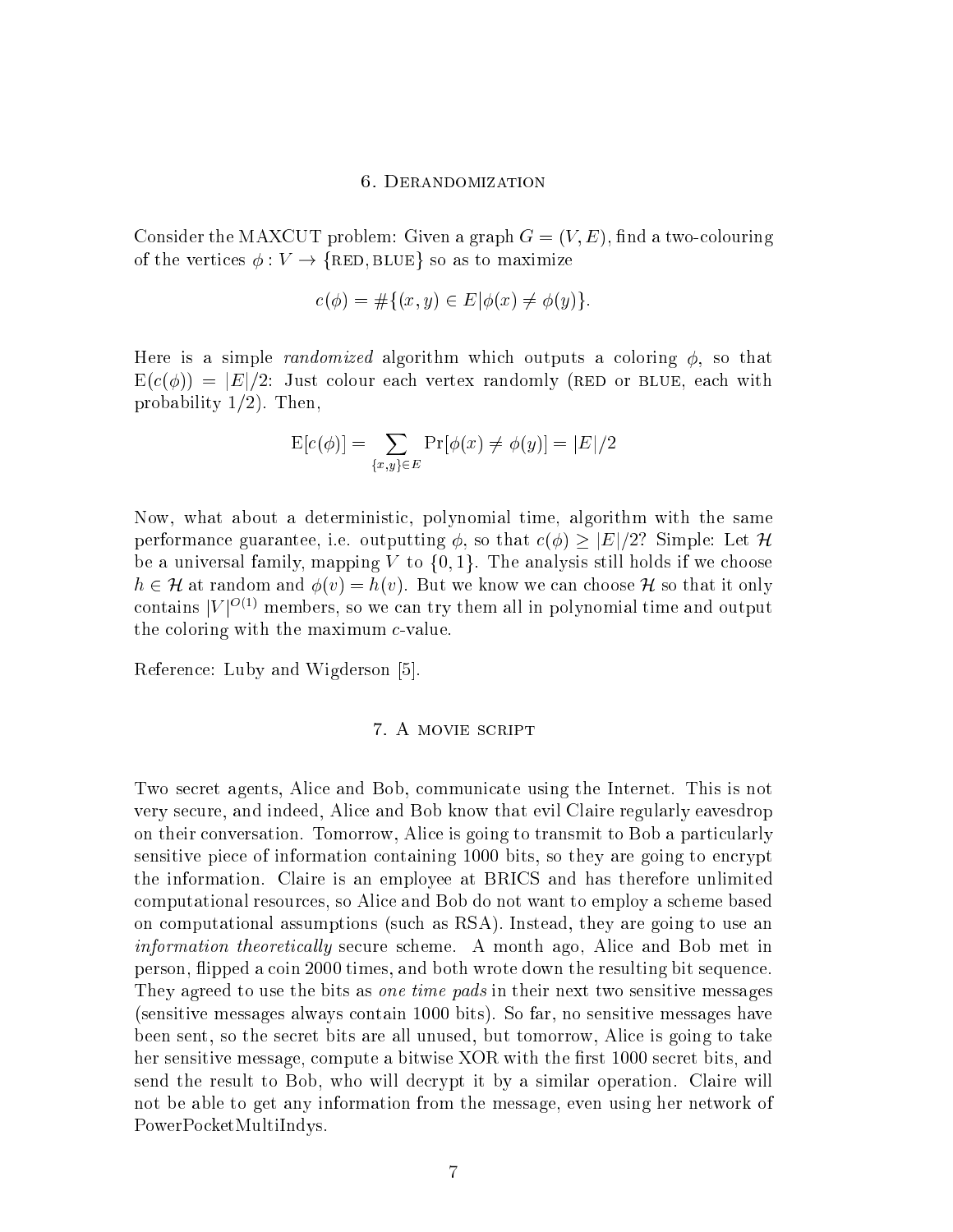Exercise 13 Why not?

However, even the best plan can fail. During the night Bob contacts Alice (using the insecure channel). A few minutes ago, Bob surprised Doug (an agent of Claire) in his office. He shot and killed him immediately, but in Doug's hand was the secret 2000 bit sequence (Bob admits that he probably shouldn't have left it on his desk) and on the office terminal Bob saw:

```
talk eclaire@gorm.daimi.aau.dk
[connection established]
10001111101101110100001110000100100010000000110101
10000010110010011101111111000001000101111101010110
11101011110010000001000010010011001011001111100100
00101111110110000101111010010000110101000111011111
Aaaaargh...
```
so now Claire knows something about the secret sequence; she's received exactly 200 bits. Now, if these bits were 200 consecutive bits of the secret sequence, Alice and Bob could just use a different portion of the sequence, but that does not seem to be the case, Alice and Bob do not recognize the transmitted sequence at all. They must be 200 bits *about* the sequence, the nature of which only Claire now knows.

**Exercise 14** Give examples of information, other than specific bits of the secret key, which could be useful to Claire (if she has some idea about the nature of the sensitive message to be sent tomorrow).

Now, how do Alice transmit the message tomorrow without compromising the unconditional security demand? Alice and Bob decide to sleep on it.

And now, the exciting climax of the story: The next day, Alice and Bob agree, over the insecure channel, on a family of universal hash functions  $H$  mapping  $\{0,1\}^{2000}$  to  $\{0,1\}^{1000}$ . If they decide on the family whose members are  $h_{a,b}(x)$  =  $(ax + b \mod p) \mod N$ , we have that  $|\mathcal{H}| \leq 2^{4002}$ . Then, Alice flips a coin a few thousand times and thereby determines a random member  $h \in \mathcal{H}$ . The description of h is sent to Bob, again over the insecure channel (Claire hears all this). Then they both hash their secret key, reducing it to 1000 bits, and Alice sends her sensitive message, using the hashed key as a one-time pad. Whatever information Claire received about the secret key, it is completely and utterly destroyed by the hashing, and Alice's last message looks completely random to Claire.

Of course, Alice and Bob will now only be able to send this single message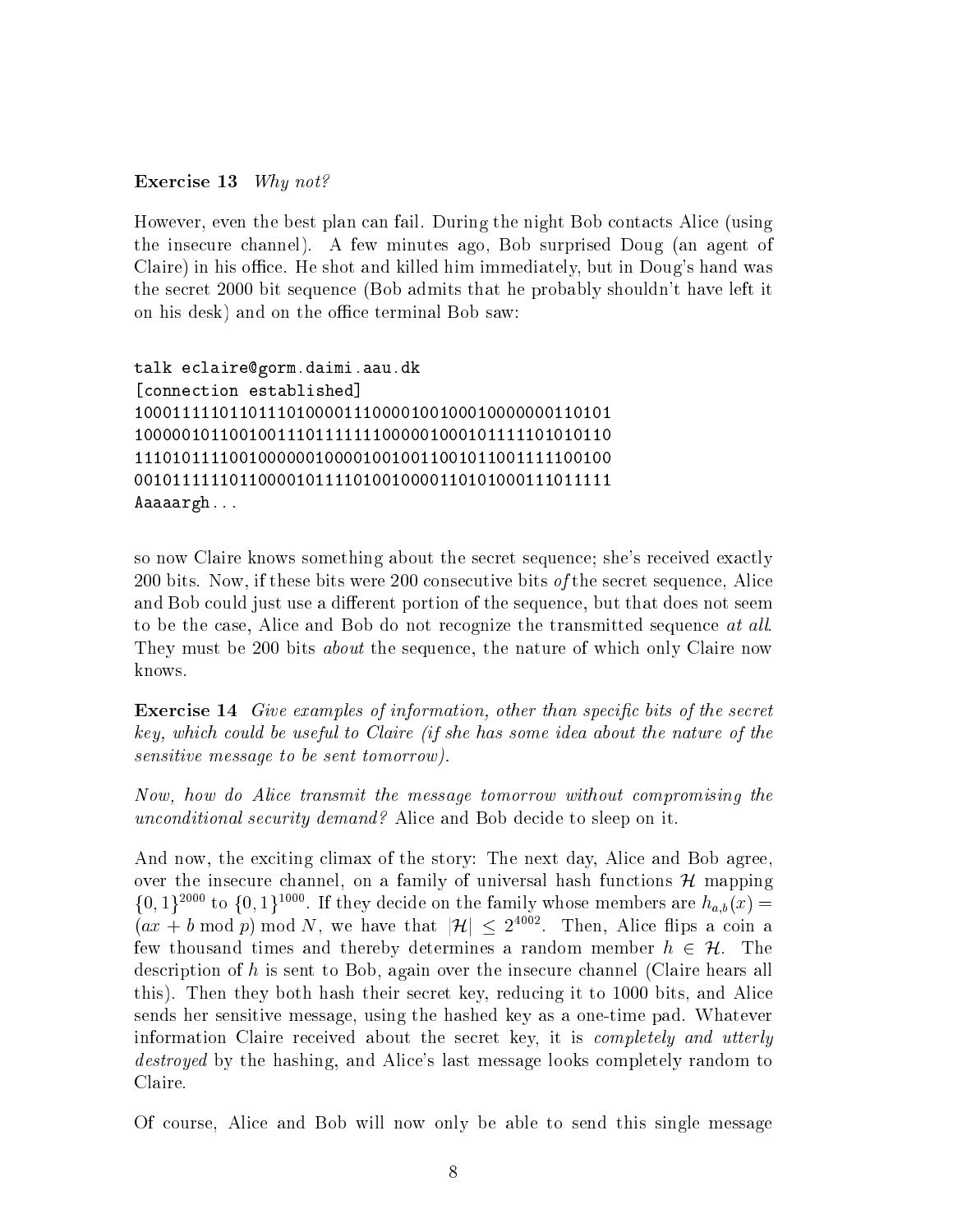using their key, so they'll have to meet in person again before they sent the next sensitive message. Perhaps that'll teach Bob to stop leaving secret stuff on his desk.

THE END. Any similarity to real persons (living or dead), events, or offices, is purely coincidental

Since this was meant as an exciting movie script for a general audience, we simplied the last part a bit. In a precise information theoretic sense which we won't go into here, we can expect Claire to be able to learn about  $2^{1000-2000+200}$  =  $2^{-800}$  bits about the sensitive message. But for all practical purposes, that's 0.

Reference: Bennett et al [1].

### 8. Complexity classes

Recall that the circuit satisfiability problem CIRCUIT SAT problem is  $NP$ complete. Thus, if  $P \neq NP$ , there is no way to decide in polynomial time if the input variables of a Boolean circuit can be assigned truth values so that the circuit evaluates to TRUE. It follows that there is no way of  $finding$  satisfying assignments to satisfiable circuits in polynomial time.

**Exercise 15** Why does the last statement follow from the first?

Of course, we are interested in tracking the source of the difficulty. Here is one possible hypothesis: The source of difficulty is the fact that a typical satisfiable circuit has quite a few different satisfying assignments, and a search algorithm trying to track one of them by sophisticated means (such as genetic search) will be confused by the multitude of solutions leaving inconsistent hints in the search space. A more precise way to phrase that hypothesis is

(H)  $NP \neq P$ , so CIRCUIT SAT is not in P, but whenever there is just one satisfying assignment to a Boolean circuit, we can find it in polynomial time.

Well, the reasons for suggesting (H) are arguably pretty lame, so it is probably reasonable to assume "not (H)" like we usually assume  $P \neq NP$  and get on with our lives. But one of the points of complexity theory is to *minimize our ignorance* by making as few unproven assumptions as possible. Assuming  $P \neq$  $NP$  is usually regarded as pretty safe. Is "not  $(H)$ " equally (or almost as) safe? Universal hashing gives us the answer.

**Theorem 16** (H) implies that every problem in  $NP$  can be solved by a Monte Carlo algorithm in polynomial time.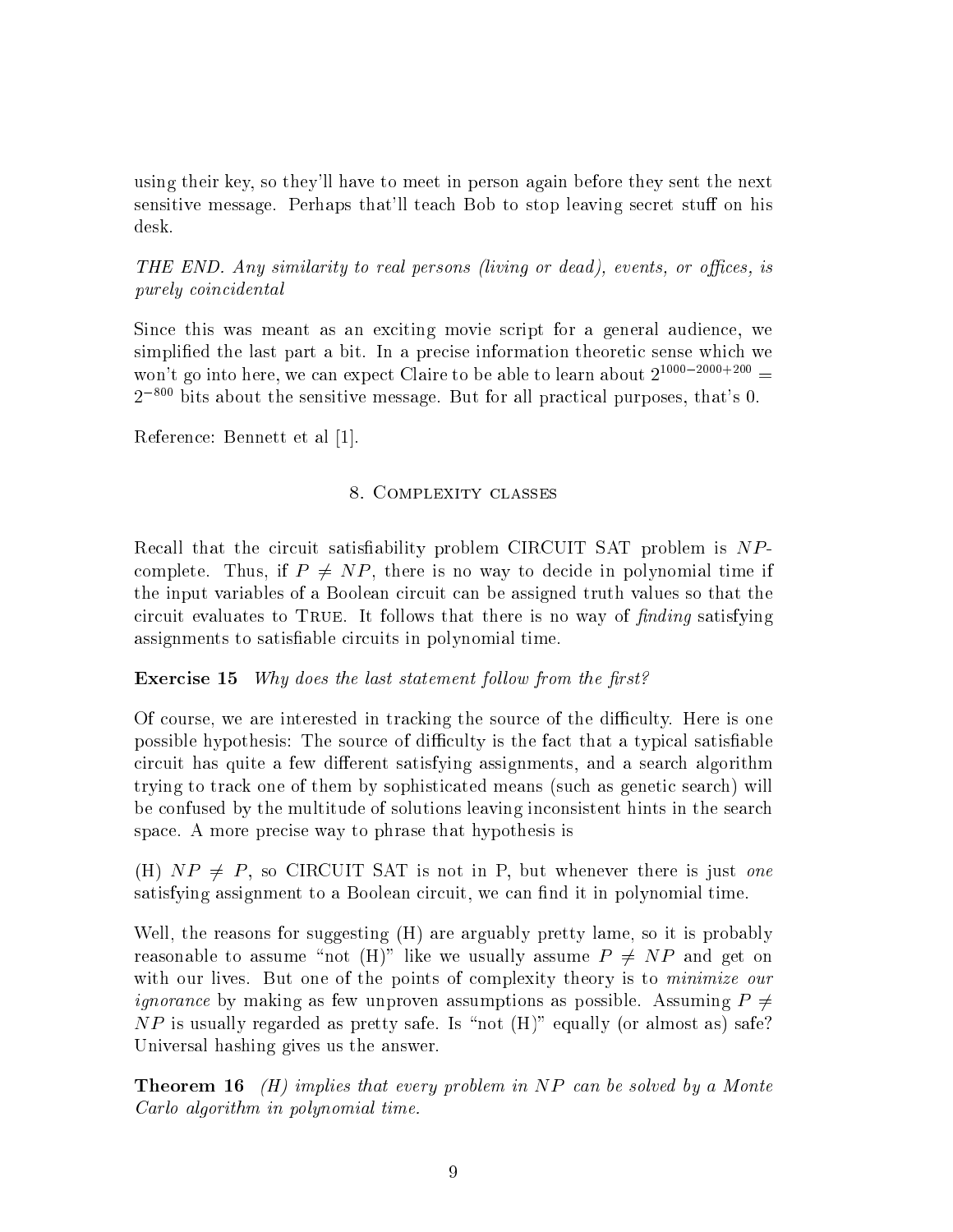By a Monte Carlo algorithm we mean a randomized algorithm which may answer incorrectly, but on *any* input x, the probability of an incorrect answer is  $(e.g.)$  $2$   $1000$  are very unlikely to ever see an incorrect answer, and, if you once suspect an answer to be incorrect, you can ask again! So "not  $(H)$ " seems almost as safe an assumption as  $P \neq NP$ .

A sketch of the theorem is as follows: Assume (H) is true, and let A be the algorithm which finds unique satisfying assignments in polynomial time. We now show that CIRCUIT SAT can be solved by a Monte Carlo algorithm in polynomial time. Since CIRCUIT SAT is NP-complete, the theorem follows.

The Monte Carlo algorithm does the following: Given a circuit  $C$ , it constructs a random sequence of circuits,  $C_1, C_2, \ldots, C_{2r}$  (with  $r =$  number of variable of C), so that

- 1. If C is unsatisfiable, the  $C_i$ 's are also unsatisfiable.
- 2. If  $C$  is satisfiable, then, with non-negligible probability, at least one of the  $C_i$ 's is uniquely satisfiable.

Furthermore, the size of the  $C_i$ 's should be polynomial in  $C$ .

If we can do this, we have solved our problem: We just give the  $C_i$ 's to A, and see if it finds satisfying assignments to any of them. If it does, we know that  $C$  is satisfiable. If not, we iterate, with new  $C_i$ 's. After having asked A a number of times, and no satisfying assignments are ever found, we know that  $C$  is extremely unlikely to be satisfiable, because we know that with overwhelming probability. one of the  $C_i$ 's we've tried must have been uniquely satisfiable, and A would have found a satisfying assignment to such a  $C_i$ .

So how are the  $C_i$ 's defined? We take a universal family  $\mathcal H$  mapping  $\{0,1\}^r \to$  $\{0,1\}$  and pick random members  $h_1, h_2, \ldots, h_{2r}$ . Now, we construct  $C_i$  so that

$$
C_i(x) \Leftrightarrow C(x) \wedge h_1(x) = 1 \wedge h_2(x) = 1 \wedge \cdots \wedge h_i(x) = 1
$$

This works! The intuitive reason is as follows: Each time another clause  $h_i(x) = 1$ is added, we can expect the number of satisfying assignments to be approximately halved. When we get to  $C_{2r}$ , they are almost certainly gone completely. But then, it is likely that the last circuit that had a satisfying assignment will have exactly 1, because a jump from, say, 2 satisfying assignments to 0 is less likely than going from 2 to 1 to 0. Furthermore, if the family  $\mathcal{H}$  is a small, efficient, family (like the ones we saw earlier), the size of  $C_i$  will be polynomial in  $C$ .

Reference: Valiant and Vazirani [6].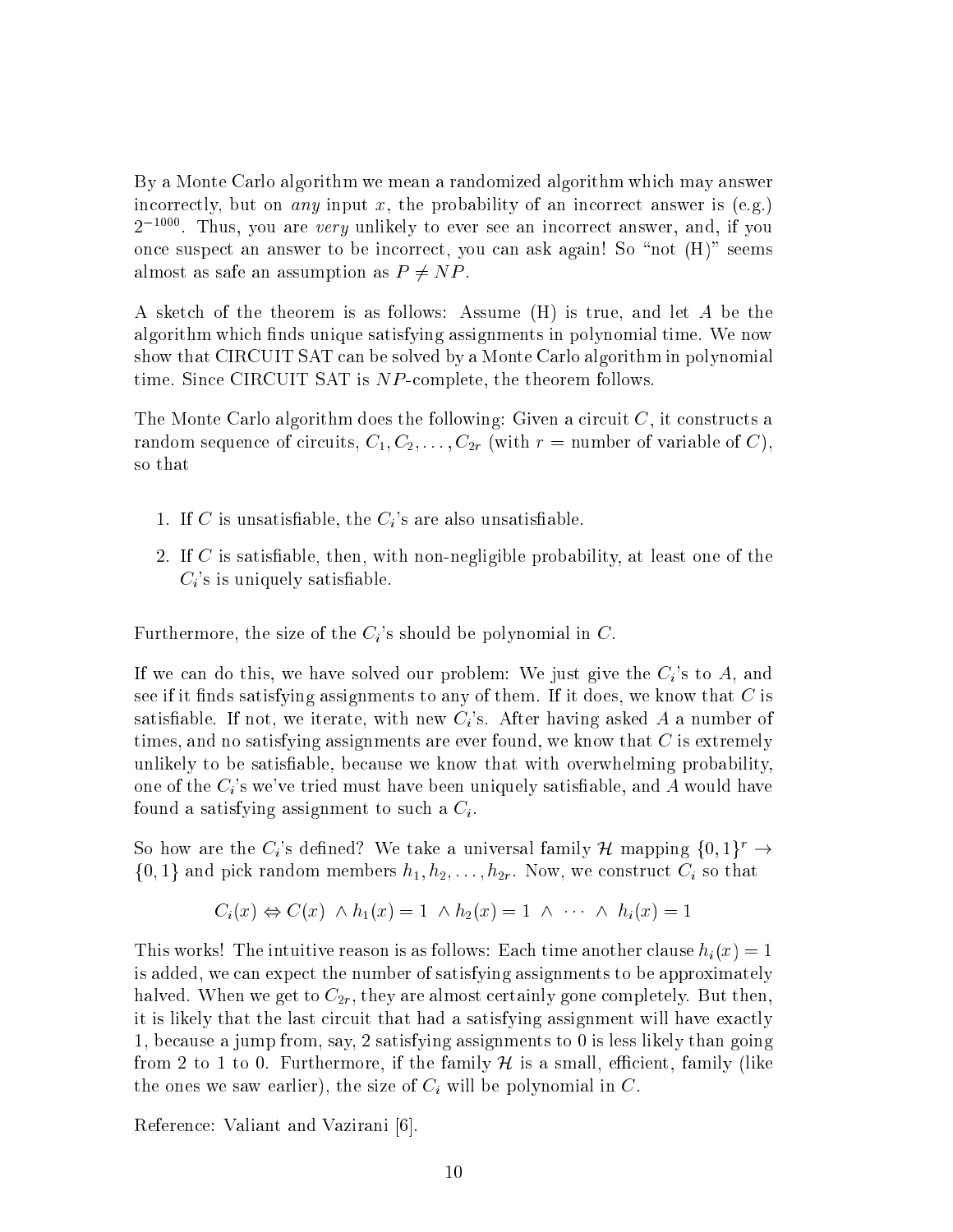#### 9. PROBLEMS

Problem <sup>17</sup> Arnold Dummy decides to implement hashing using Dumey's function  $h(x) = (x \mod p)$  for some prime p. Of course, the range of this function is  $\{0,\ldots,p-1\}$  and Dummy wants the hash function to contain 1000 cells - and 1000 is not a prime. Dummy decides to hack his way out of this by choosing  $p = 1327$  and defining  $h(x) = (x \mod p) \mod 1000$ . Is this a good idea?

**Problem 18** Let A be a 0-1 matrix of dimensions  $r \times s$ . N By linear algebra, we can view A as a linear map over the field  $\mathbf{Z}_2 = \{0,1\}$  mapping  $(\mathbf{Z}_2)^s$  to  $(\mathbf{Z}_2)^r$ (just do "usual" matrix multiplication except that everything is done modulo 2). Show that the set of all  $r \times s$  matrices form a universal family of hash functions. Discuss advantages and disadvantages of using this in practice instead of the ones based on integer arithmetic.

**Problem 19** In theorem 12, we assume that we know the upper bound N on the set in advance and that we are allowed to use space  $O(N)$  at all times. Show that this assumption can be removed, i.e. that there is a solution to the dictionary problem with expected constant amortized time per operation and using space which is, at any given time, proportional to the current size of the set.

Problem <sup>20</sup> [Oyster of the week] The performance guarantee on the dictionary problem is expected constant amortized time. However, individual operations are not guaranteed any good worst case performance.

In the static dictionary problem, we do not have INSERT's or DELETE's, instead we have an INIT operation which take a set of keys and associated information and produces a data structure representing the set. The data structure is never changed, we only perform Lookup's on it

Devise a scheme for static dictionaries, so that any set is converted into a data structure of linear space, and so that any Lookup operation can be performed in worst case *constant time* (!!!!!)

# References

- [1] C.H. Bennett, G. Brassard, J.-M. Robert, Privacy amplication by public discussion,  $SIAM\ Journal\ on\ Computing\ 17\ (1988)\ 210-229.$
- [2] J.L. Carter, M.N. Wegman, Universal classes of hash functions, J. Comp. Sys. Sci. <sup>18</sup> (1979) 143-154.